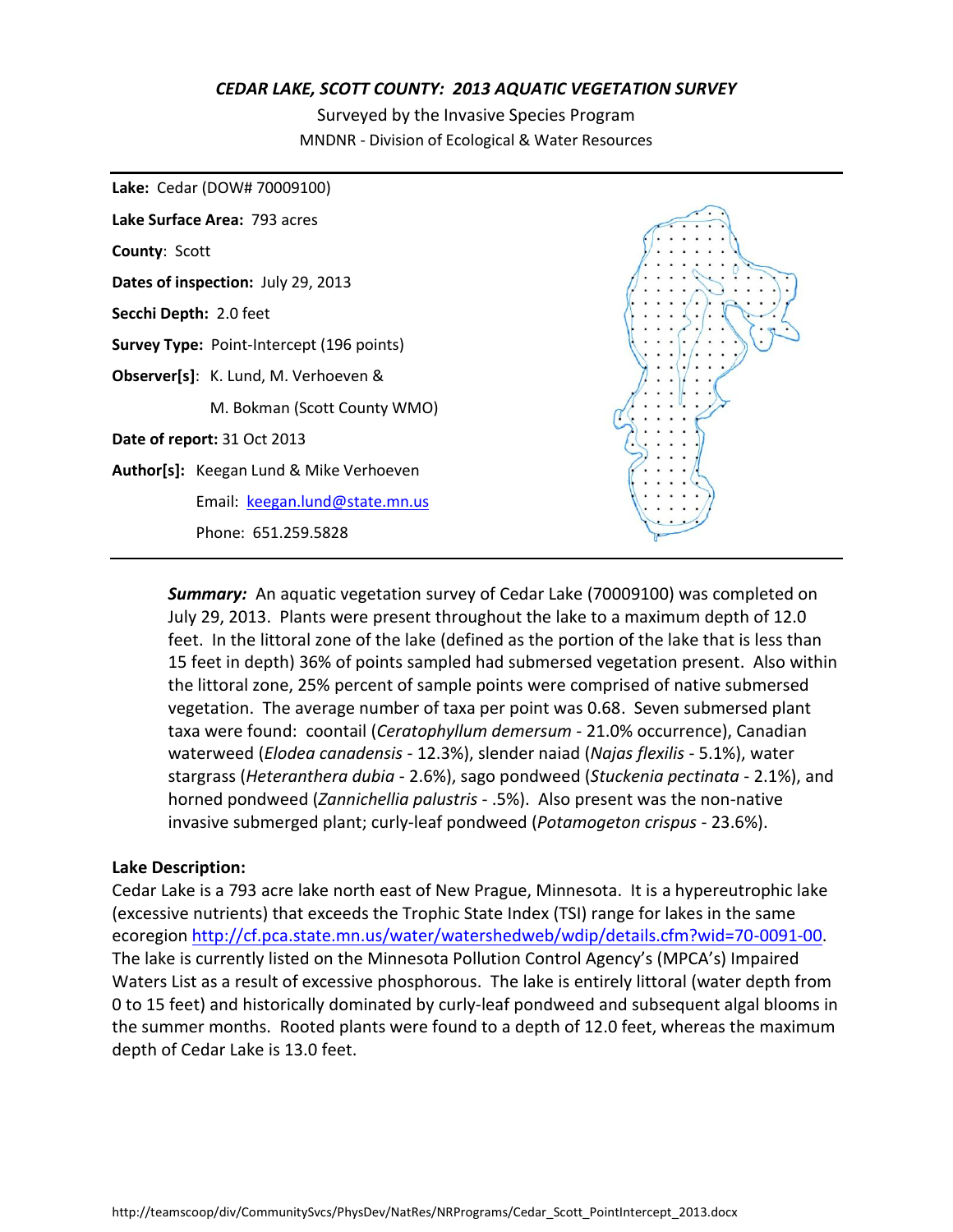## **Survey Objectives:**

The purpose of the survey was to identify the general frequency and distribution of native and invasive submerged aquatic plants throughout the lake. This survey will aid in monitoring changes in the submerged aquatic plant community through time. In addition, the survey will help to monitor the submerged aquatic plant community in response to large-scale herbicide treatments begun in 2012 and continued in 2013. These herbicide treatments are part of a larger Lake Vegetation Management Plan, whose goal is to reduce the abundance of the invasive plant, curly-leaf pondweed *(see Page 8 for map)*.

#### **Methods:**

We utilized a point-intercept survey method (Madsen 1999). Survey points were placed 130 meters apart using GIS. This spacing allowed for placement of 196 points on the lake, all of which were sampled in approximately 7 hours using a double sided rake *(see photos 1 below).* All sample points were used in statistical analysis of the submerged plant community. All plants recovered on the rake were recorded on a plant density scale of 0-4; however, analysis of plant densities in the lake utilized a presence/absence method (Perleberg et. al. 2012).

#### **Results:**

Of all points sampled, 49 had submersed native plants present; 71 sample points had a submersed plant of any kind present (includes CLP). CLP was found at 46 points. Table 1 shows the percent occurrence for all plants found in this and previous surveys. Small pondweed was found in the 2012 survey but not in 2013. However, because horned pondweed was found in 2013 and not 2012, submersed species richness did not change (Table 2). The average number of native submersed taxa per sample point was 0.44; this number excludes CLP and free floating natives.

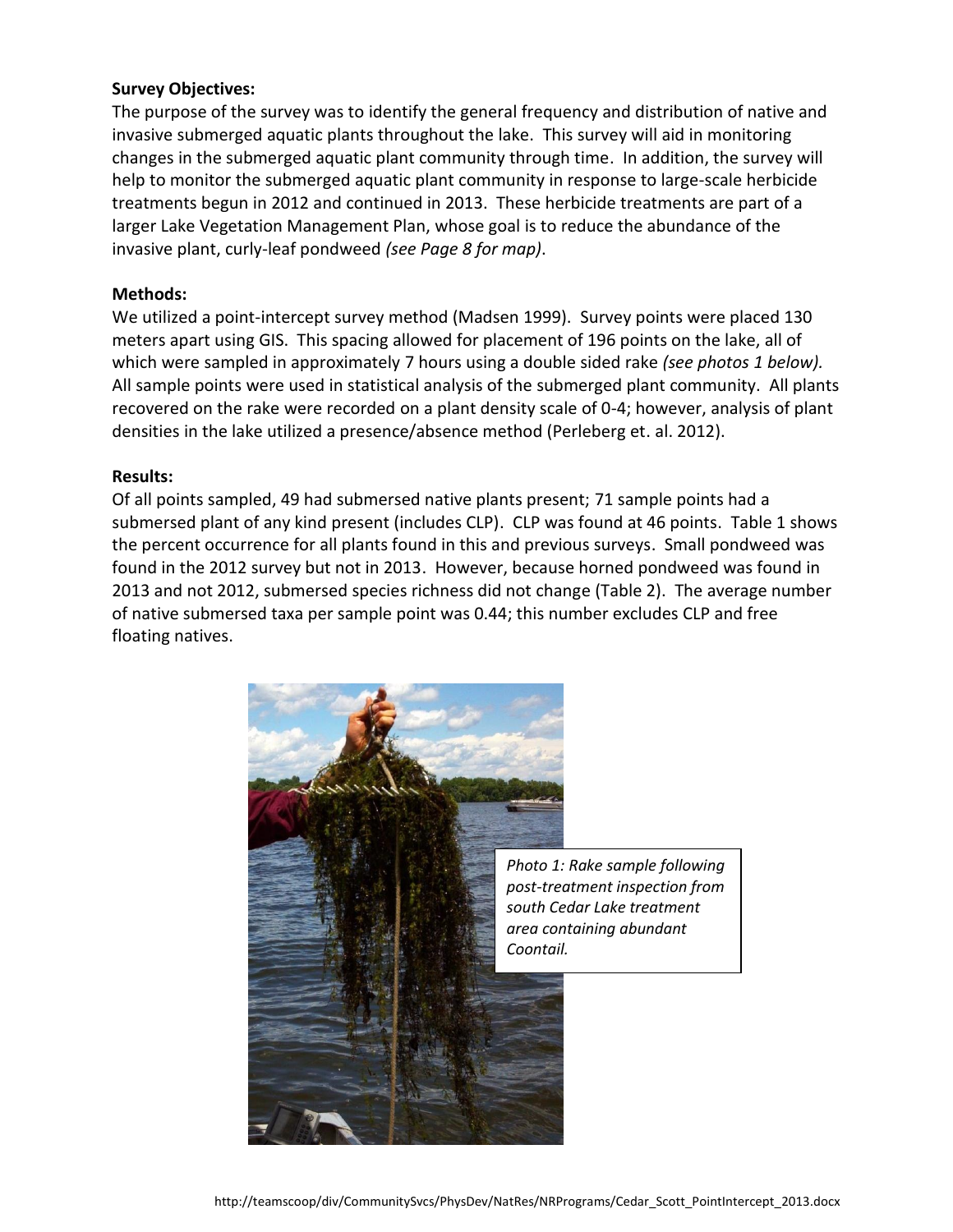*Table 1: Plant frequency for Cedar Lake, Scott County [ DOW# 70009100] (Frequency = percentage of sites in which species occurred)*

| <b>Life Forms</b>                                                                                                                                                         | <b>Common Name</b>     | <b>Scientific Name</b>         | 2007*        | 2007 | 2009*          | 2012                    | 2013           | 2014 | 2015 | 2016 |
|---------------------------------------------------------------------------------------------------------------------------------------------------------------------------|------------------------|--------------------------------|--------------|------|----------------|-------------------------|----------------|------|------|------|
| <b>INVASIVE SPECIES</b><br>Invasive species are<br>species that are not<br>native to Minnesota<br>and cause economic or<br>environmental harm or<br>harm to human health. | Curly-leaf pondweed    | Potamogeton<br>crispus         | 98           | 20   | 96             | 10                      | 24             |      |      |      |
| <b>SUBMERGED</b><br>These plants grow<br>primarily under the<br>water surface. Upper                                                                                      | Canada waterweed       | <b>Elodea Canadensis</b>       |              |      |                | $\overline{\mathbf{z}}$ | 12             |      |      |      |
|                                                                                                                                                                           | Coontail               | Ceratophyllum<br>demersum      |              | 1    | 1              | 10                      | 21             |      |      |      |
| leaves may float near<br>the surface and flowers                                                                                                                          | <b>Horned Pondweed</b> | Zannichellia<br>palustris      |              |      |                |                         | $\mathbf{1}$   |      |      |      |
| may extend above the<br>surface. Plants are                                                                                                                               | Sago pondweed          | <b>Stuckenia</b><br>pectinatus | $\mathbf{1}$ | 1    | $\overline{2}$ | 5                       | $\overline{2}$ |      |      |      |
| usually rooted or<br>anchored to the lake                                                                                                                                 | Slender naiad          | Najas flexilis                 |              |      |                | $\mathbf{1}$            | 5              |      |      |      |
| bottom.                                                                                                                                                                   | Small Pondweed         | Potamogeton<br>pusillus        |              |      |                | $\mathbf{1}$            | $\blacksquare$ |      |      |      |
|                                                                                                                                                                           | Water stargrass        | Heteranthera<br>dubia          |              |      |                | 3                       | 3              |      |      |      |
| <b>FLOATING</b><br>These plants are rooted<br>in the lake bottom and                                                                                                      | Common Duckweed        | Spirodela polyrhiza            |              |      | 5              |                         | $\mathbf{1}$   |      |      |      |
| have floating leaves.                                                                                                                                                     | <b>Star Duckweed</b>   | Lemna trisulca                 |              | 1    |                |                         |                |      |      |      |

*Table 1: Percent frequencies of aquatic plant occurrence in littoral zone (to 15 foot depth) at Cedar Lake [DOW 70009100] Scott County, Minnesota. All numbers in bold represent percent. Rows marked with an asterisk (\*) indicate spring surveys; because of the growth pattern of CLP it will be the dominating plant in most spring surveys.*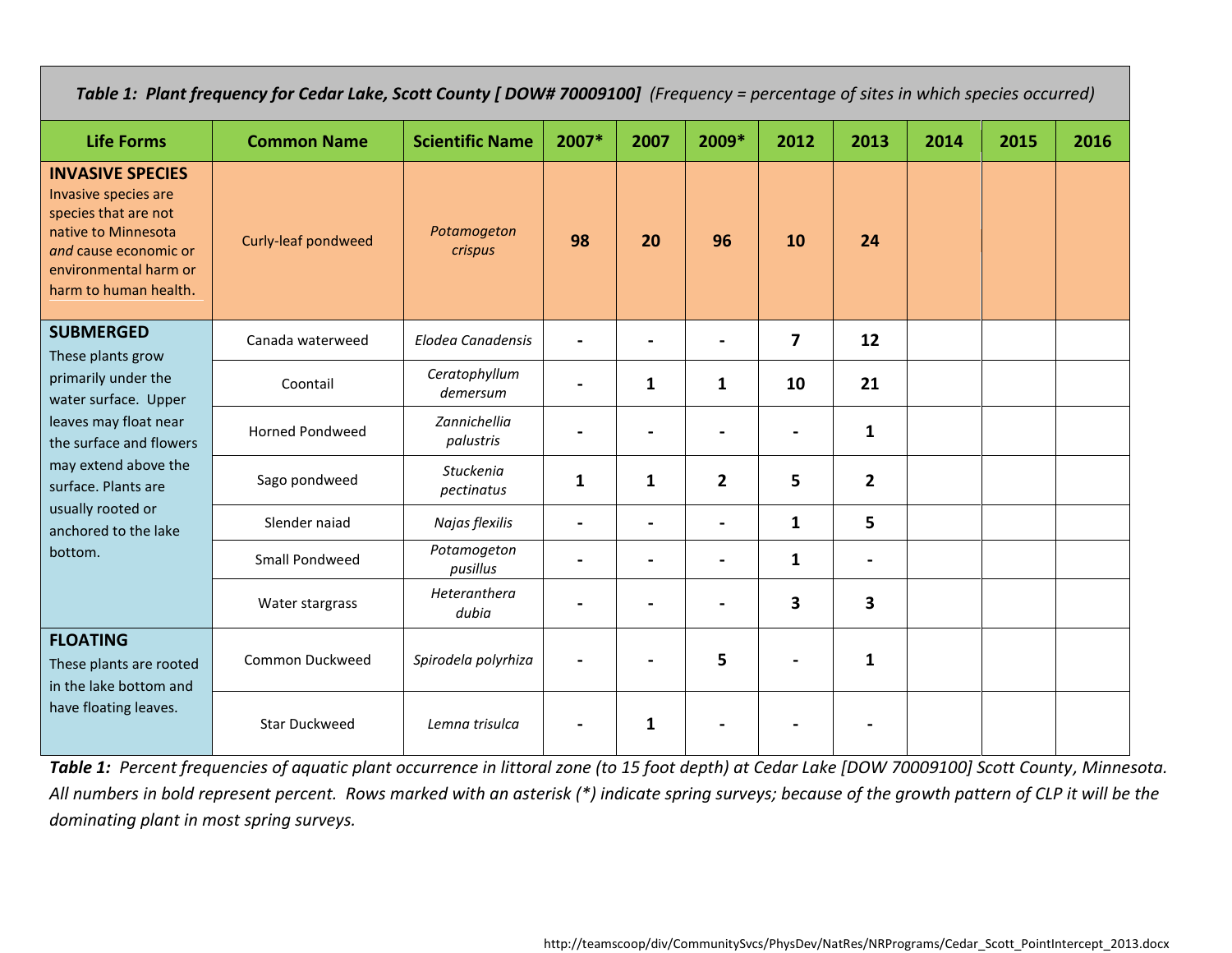# *Table 2: Summary of P-I results for Cedar Lake, Scott County [ DOW# 70009100] for littoral zone*

| Year  | Month | Day            | <b>Trtd</b><br>or<br>$Un-$<br><b>Trtd</b> | Surveyor       | Max<br>depth<br>sampled<br>(in feet) | Max depth<br>$\circ f$<br>submerged<br>plant<br>growth<br>(in feet) $*$ | <b>Number</b><br>of points<br>used in<br>statistics | Number of<br>points<br>sampled<br>with<br>native<br>submersed<br>plants | Percentage<br>of points<br>sampled<br>with native<br>submersed<br>plants | Percentage<br>of points<br>sampled<br>with<br>submersed<br>plants | Average #<br>of native<br>submersed<br>taxa per<br>sample<br>point | <b>Submersed</b><br>species<br><b>richness</b><br>(number of<br>submerged<br>species) |
|-------|-------|----------------|-------------------------------------------|----------------|--------------------------------------|-------------------------------------------------------------------------|-----------------------------------------------------|-------------------------------------------------------------------------|--------------------------------------------------------------------------|-------------------------------------------------------------------|--------------------------------------------------------------------|---------------------------------------------------------------------------------------|
| 2007* | May   | 18             | $T^{**}$                                  | <b>McComas</b> | 13.0                                 | 13.0                                                                    | 339                                                 | 1                                                                       | 0.3                                                                      | 333                                                               | 98.2                                                               | 0.0003                                                                                |
| 2007  | Aug   | 24             | $T^*$                                     | <b>McComas</b> | 13.0                                 | 5.0                                                                     | 339                                                 | $\overline{2}$                                                          | 0.6                                                                      | 21                                                                | 6.2                                                                | 0.006                                                                                 |
| 2009* | June  | 24             | $T^*$                                     | <b>MnDNR</b>   | 15.0                                 | 14.0                                                                    | 104                                                 | 3                                                                       | 2.9                                                                      | 100                                                               | 96.2                                                               | 0.03                                                                                  |
| 2012  | Sept  | $\overline{4}$ |                                           | <b>MnDNR</b>   | 15.0                                 | 11.0                                                                    | 104                                                 | 12                                                                      | 11.5                                                                     | 12                                                                | 11.5                                                               | 0.26                                                                                  |
| 2013  | July  | 29             |                                           | <b>MnDNR</b>   | 15.2                                 | 12.0                                                                    | 195                                                 | 49                                                                      | 25.1                                                                     | 71                                                                | 36.4                                                               | 0.44                                                                                  |
| 2014  |       |                |                                           |                |                                      |                                                                         |                                                     |                                                                         |                                                                          |                                                                   |                                                                    |                                                                                       |
| 2015  |       |                |                                           |                |                                      |                                                                         |                                                     |                                                                         |                                                                          |                                                                   |                                                                    |                                                                                       |
| 2016  |       |                |                                           |                |                                      |                                                                         |                                                     |                                                                         |                                                                          |                                                                   |                                                                    |                                                                                       |

*Table 2: Summary of P-I results for Cedar Lake, Scott County [DOW 70009100] for littoral zone (to 15' depth). \*\* indicates near shore APM treatments only.*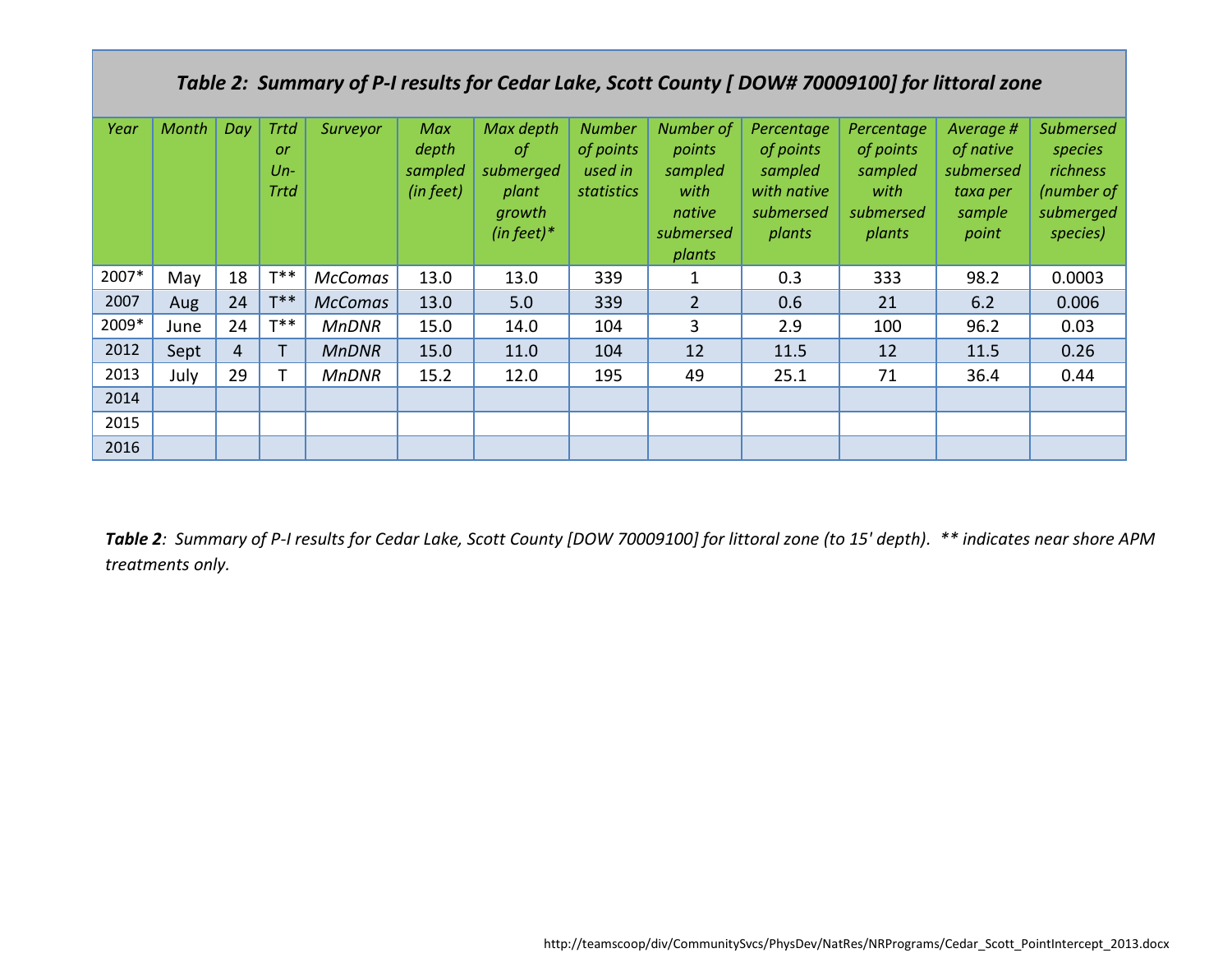## *Table 3: Characteristics of delineations and treatments for Cedar Lake, Scott County [ DOW# 70009100]*

| Year | Date   | ŏ<br>Treatment<br>Untreated | <b>Species</b><br>Target | treatment<br>Type of | delineated in<br>acres<br>Area | treated<br>acres<br><b>Area</b><br>.르. | number<br>Permit | Herbicide  | concentration<br><b>Target</b> | Amount<br>applied | Applicator |
|------|--------|-----------------------------|--------------------------|----------------------|--------------------------------|----------------------------------------|------------------|------------|--------------------------------|-------------------|------------|
| 2012 | 14-May |                             | <b>CLP</b>               | Chemical             | 100 (NE bay)                   | 102                                    | 12W-3014         | Aquathol K | $.75 - 1.0$<br>ppm             | 200               | PLM        |
| 2013 | 4-Jun  |                             | <b>CLP</b>               | Chemical             | 200 (NE & S bay)               | 200                                    | 13W-3A016        | Aquathol K | .475 gals/<br>ac ft            | 380               | PLM        |
| 2014 |        |                             |                          |                      |                                |                                        |                  |            |                                |                   |            |
| 2015 |        |                             |                          |                      |                                |                                        |                  |            |                                |                   |            |
| 2016 |        |                             |                          |                      |                                |                                        |                  |            |                                |                   |            |

*Table 3: Characteristics of delineations and treatments for Cedar Lake, Scott County [DOW 70009100]. PLM is PLM Lake and Land Management Corp.*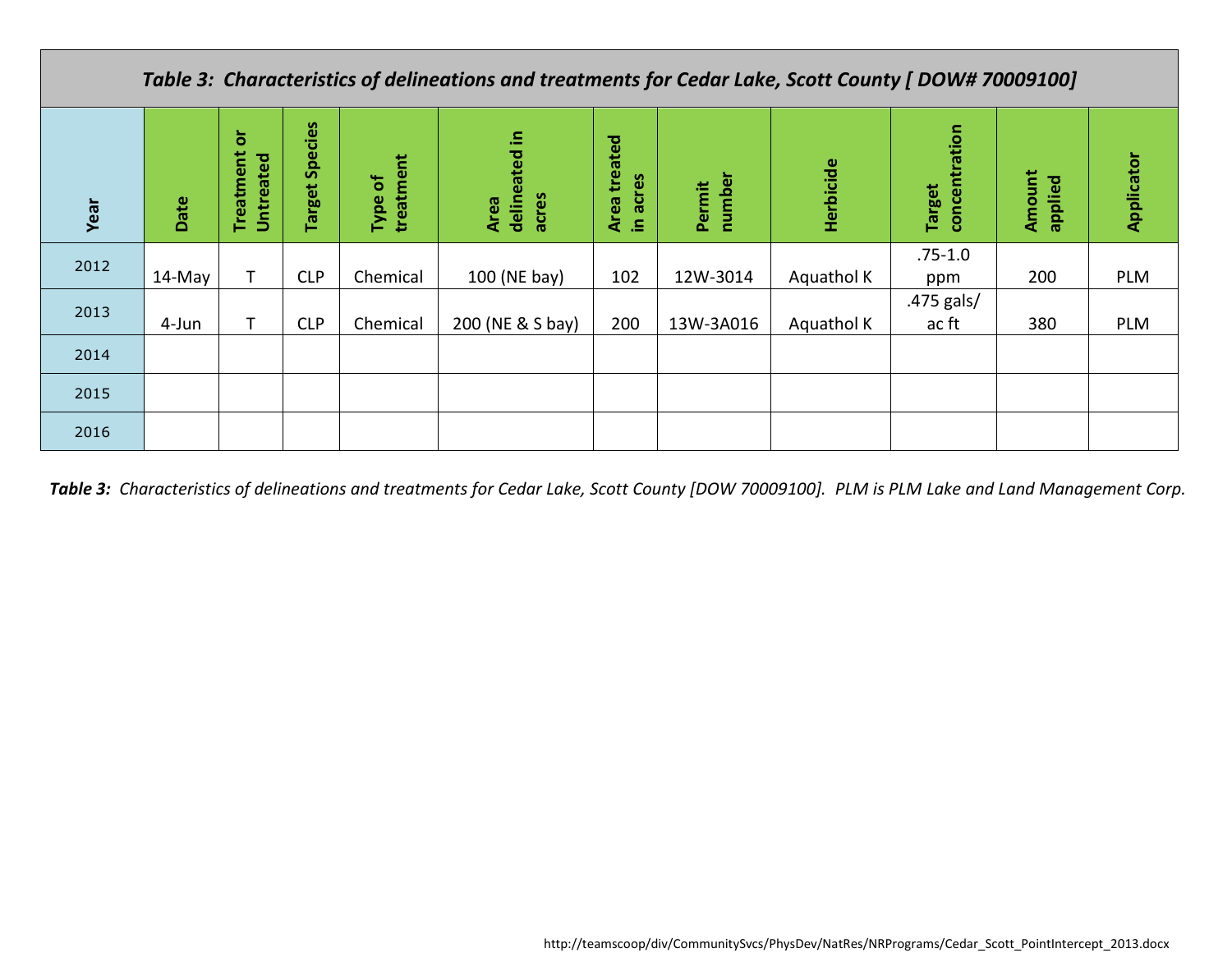| Table 4: Annual secchi disk observations for Cedar Lake, Scott County [ DOW# 70009100] |                |              |            |      |      |               |       |      |                                                                     |                                            |  |
|----------------------------------------------------------------------------------------|----------------|--------------|------------|------|------|---------------|-------|------|---------------------------------------------------------------------|--------------------------------------------|--|
| Year                                                                                   | <b>Treated</b> | <b>April</b> | <b>May</b> | June | July | <b>August</b> | Sept. | Oct. | <b>Sum of numbers</b><br>of observations<br>for all seven<br>months | <b>Average</b><br>Secchi disk<br>depth [m] |  |
| 2006                                                                                   |                | 2.3          | 2.1        | 1.2  | 0.4  | 0.35          | 0.8   | 1.4  |                                                                     | 1.2                                        |  |
| 2007                                                                                   |                | $1.2\,$      | 1.6        | 0.9  | 0.4  | 0.85          | 0.7   | 0.95 |                                                                     | 0.9                                        |  |
| 2008                                                                                   |                | 1.3          | 0.9        | 1.1  | 0.65 | 0.7           | 0.65  | 0.7  |                                                                     | 0.9                                        |  |
| 2009                                                                                   |                | 1.3          | 1.4        | 3.1  | 0.8  | 0.5           | 0.7   | 0.8  |                                                                     | 1.2                                        |  |
| 2010                                                                                   |                |              | 1.2        | 1    | 0.55 | 0.4           | 0.4   | 0.65 |                                                                     | 0.7                                        |  |
| 2011                                                                                   |                |              | 1.9        | 1.4  | 0.8  | 0.35          | 0.5   | 1.05 |                                                                     | 1.0                                        |  |
| 2012                                                                                   |                |              |            |      |      |               |       |      |                                                                     |                                            |  |
| 2013                                                                                   |                |              |            |      |      |               |       |      |                                                                     |                                            |  |
| 2014                                                                                   |                |              |            |      |      |               |       |      |                                                                     |                                            |  |
| 2015                                                                                   |                |              |            |      |      |               |       |      |                                                                     |                                            |  |
| 2016                                                                                   |                |              |            |      |      |               |       |      |                                                                     |                                            |  |

*Table 4: 2006-2011 Secchi disk water clarity data for Cedar Lake, Scott County [DOW 70009100]. Provided by MPCA.*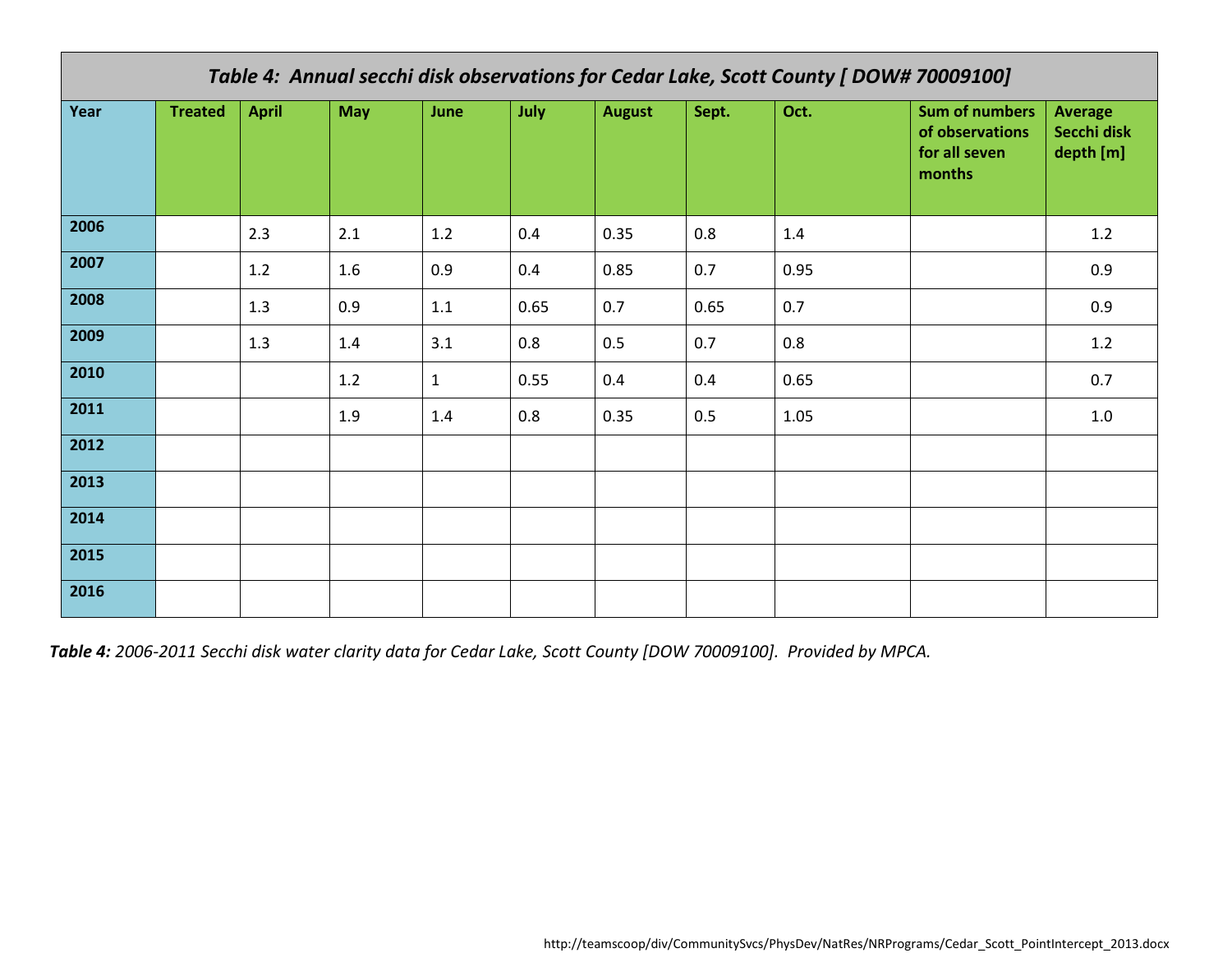

*Graph 1: Plant percent occurrence comparison for non-spring surveys.*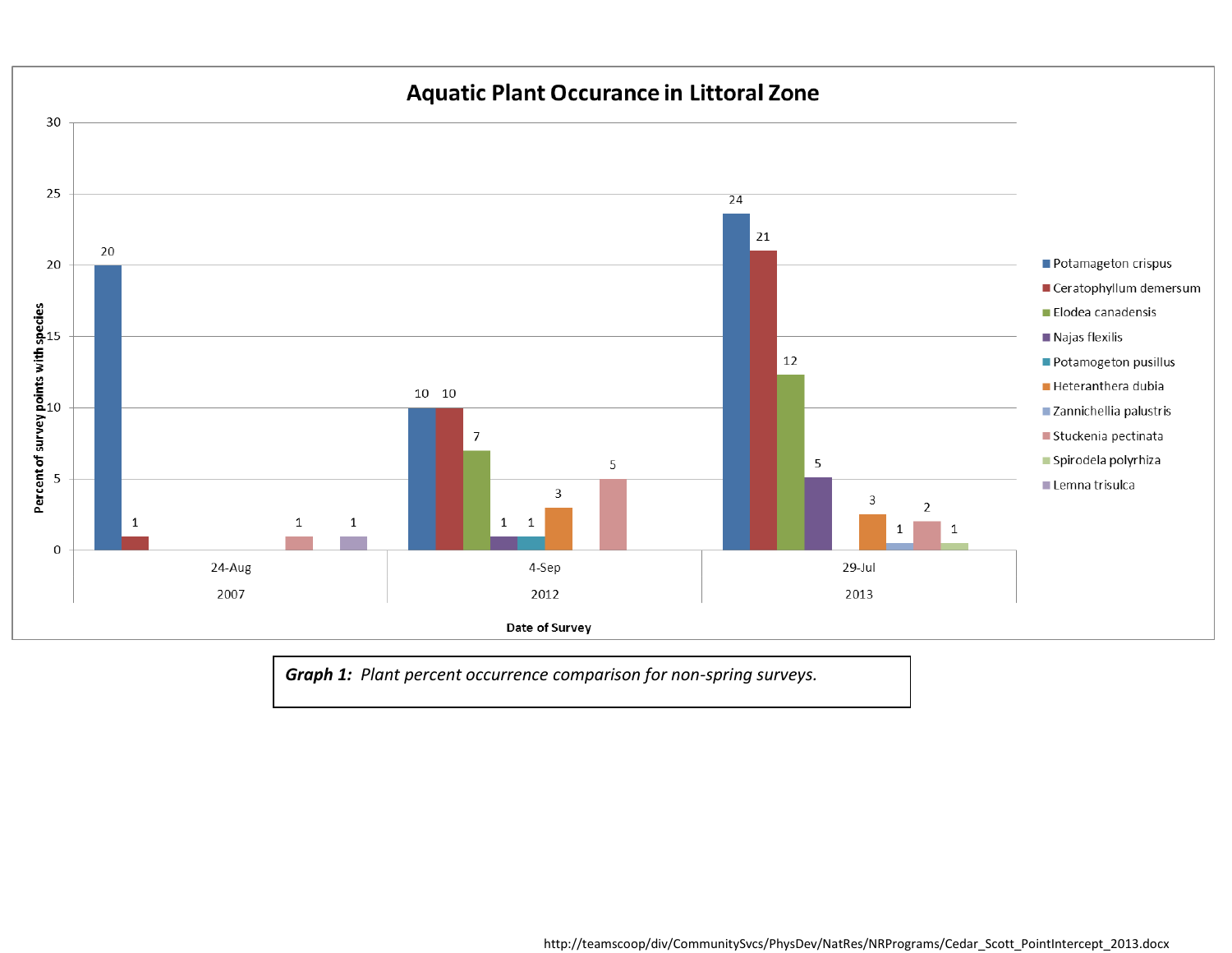Cedar Lake, Scott Co. 18 June 2013 Post Treatment Curly-leaf Pondweed Inspection



 $0$  0.075 0.15 0.3 Miles Inspected by K. Lund and M. Verhoeven MN DNR Invasive Species Program Region 3 South